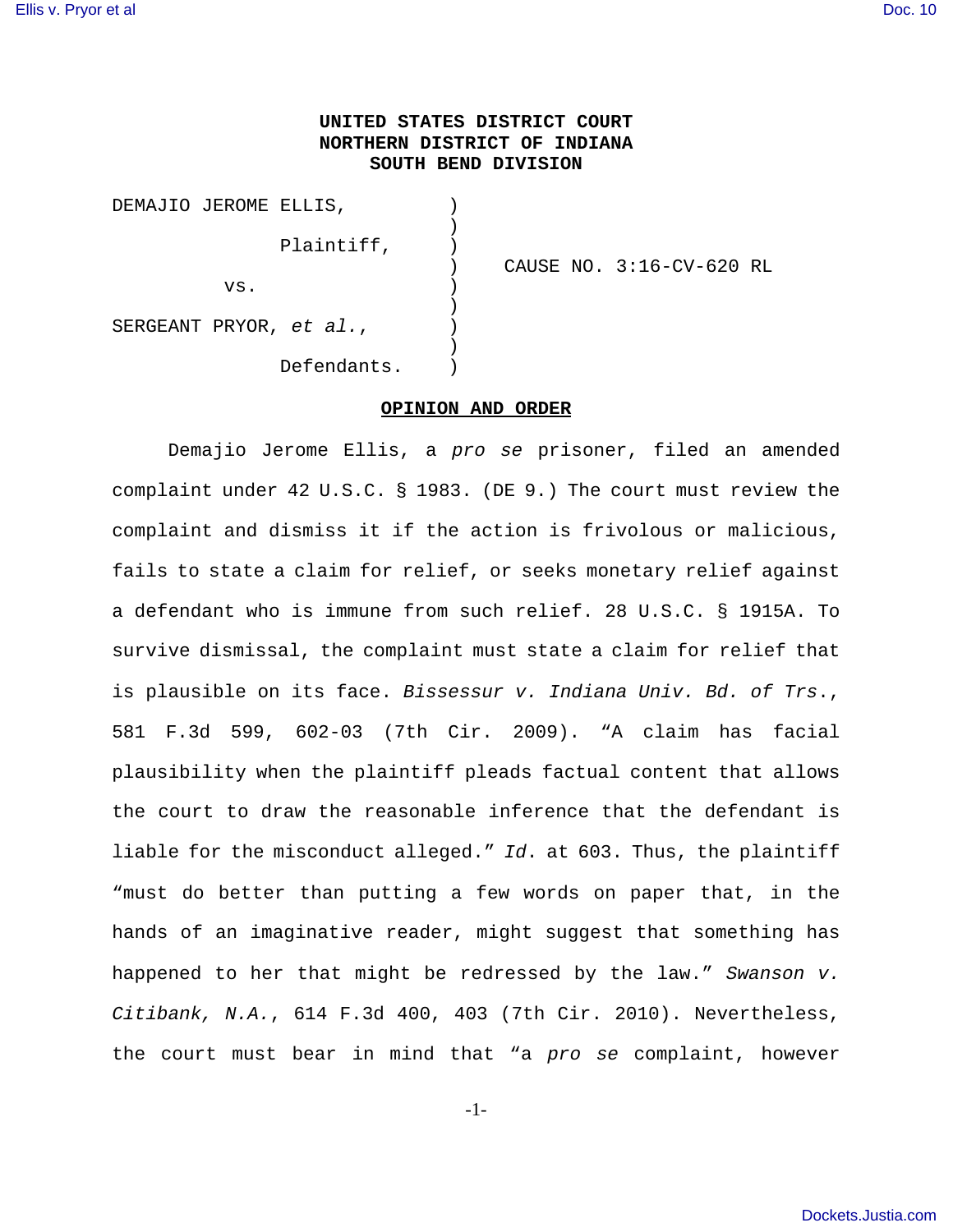inartfully pleaded, must be held to less stringent standards than formal pleadings drafted by lawyers." Erickson v. Pardus, 551 U.S. 89, 94 (2007) (quotation marks and citations omitted).

Ellis is inmate at the Westville Correctional Facility ("Westville"). He complains about events that occurred there on June 10, 2016. He states that he placed both of his hands out of his cuffport. Sergeant Pryor came to see why Ellis had his hands outside of his cuffport. Because Pryor and Ellis had problems in the past, the conversation quickly turned into an argument. Angered, Sergeant Pryor instructed Ms. Flakes to get a "strong" version of pepper spray. Sergeant Pryor sprayed into Ellis's cell for 4-6 seconds simply to cause harm. Then, without warning or reason, Sergeant Pryor deployed his taser on Ellis. Ellis alleges that Sergeant Pryor used excessive force and Ms. Flakes allowed him to do so.

The "core requirement" for an excessive force claim is that the defendant "used force not in a good-faith effort to maintain or restore discipline, but maliciously and sadistically to cause harm." Hendrickson v. Cooper, 589 F.3d 887, 890 (7th Cir. 2009) (citation omitted). Several factors guide the inquiry of whether an officer's use of force was legitimate or malicious, including the need for an application of force, the amount of force used, and the extent of the injury suffered by the prisoner. Id.

Here, though the amended complaint is light on detail, giving

-2-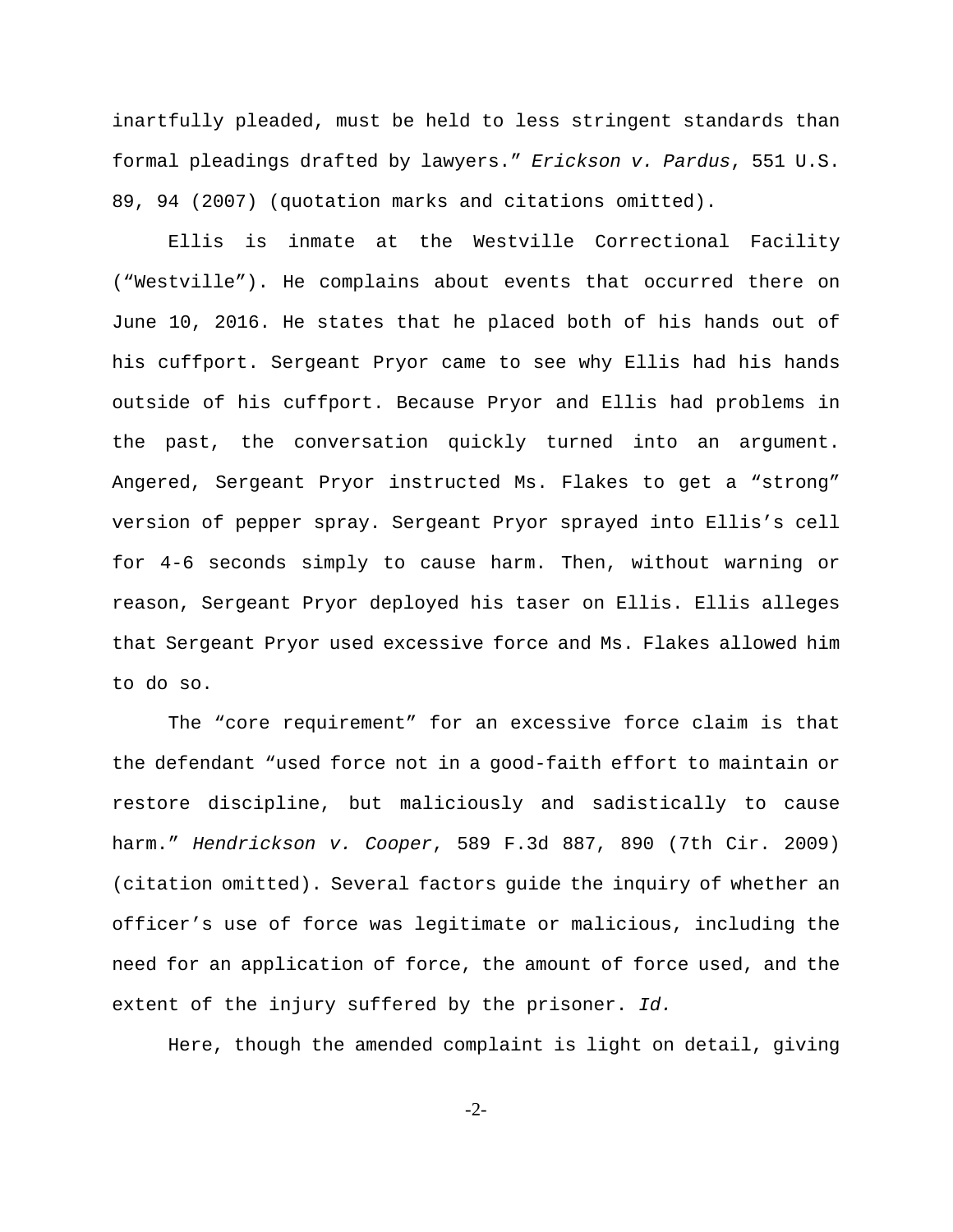Ellis the inferences to which he is entitled at this stage, he alleges a plausible claim that Sergeant Pryor used force maliciously and sadistically to cause him harm. Although further factual development may show that Sergeant Pryor's actions were reasonable under the circumstances, Ellis has alleged enough to proceed on this claim.

Next, Ellis brings suit against Ms. Flakes for failing to intervene in Sergeant Pryor's use of excessive force. State actors "who have a realistic opportunity to step forward and prevent a fellow [state actor] from violating a plaintiff's right through the use of excessive force but fail to do so" may be held liable. Miller v. Smith, 220 F.3d 491, 495 (7th Cir.2000) (citing Yang v. Hardin, 37 F.3d 282, 285 (7th Cir.1994). This is what has become known as a "failure to intervene" basis for a constitutional violation under the Eighth Amendment, a principle which this circuit has long recognized. Fillmore v. Page, 358 F.3d 496 506 (7th Cir. 2004); Crowder v. Lash, 687 F.2d 996, 1005 (7th Cir. 1982).

Giving Ellis the inferences to which he is entitled at this stage, he alleges a plausible claim that Ms. Flakes knew Sergeant Pryor was engaging in excessive force, had an opportunity to prevent him from using more force than was necessary under the circumstances, and nevertheless failed to intervene. The amended complaint can be read to allege that because they were acting in

-3-